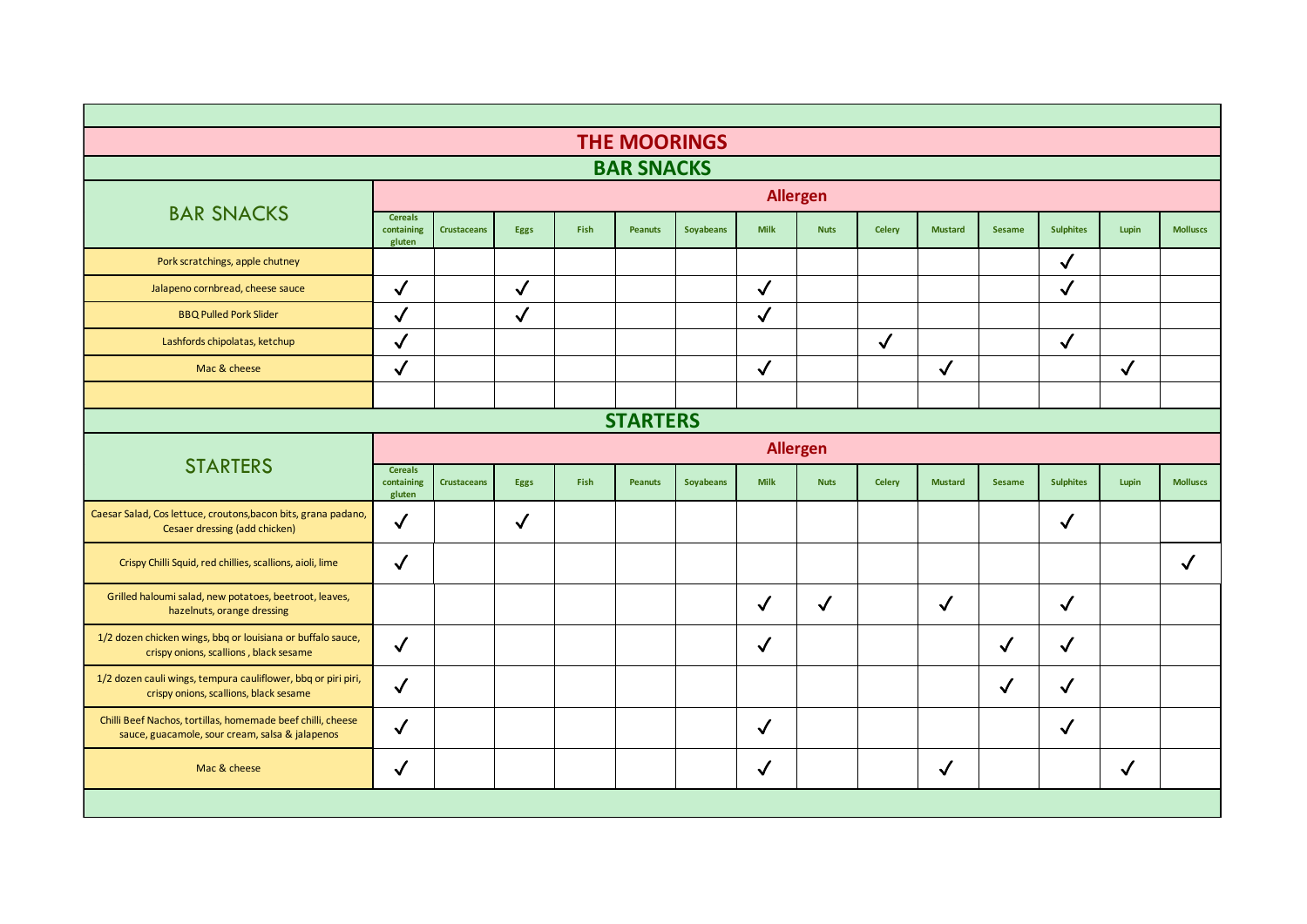|                                                                                                                                              |                                        |                    |              |              | <b>THE MOORINGS</b> |                  |              |             |               |                |               |                  |       |                 |
|----------------------------------------------------------------------------------------------------------------------------------------------|----------------------------------------|--------------------|--------------|--------------|---------------------|------------------|--------------|-------------|---------------|----------------|---------------|------------------|-------|-----------------|
| <b>TO SHARE</b>                                                                                                                              | <b>Cereals</b><br>containing<br>gluten | <b>Crustaceans</b> | Eggs         | Fish         | <b>Peanuts</b>      | <b>Soyabeans</b> | <b>Milk</b>  | <b>Nuts</b> | <b>Celery</b> | <b>Mustard</b> | <b>Sesame</b> | <b>Sulphites</b> | Lupin | <b>Molluscs</b> |
| Box Baked Camembert, rosemary, garlic, red onion jam,<br>sourdough baguettte                                                                 | $\checkmark$                           |                    |              |              |                     |                  | $\checkmark$ |             |               |                |               | $\checkmark$     |       |                 |
| House Sharer. Chicken wings, beef chilli nachos, house smoked<br>bbq pulled pork, pit beans, corn on the cob, red slaw, grilled<br>flatbread | $\checkmark$                           |                    |              |              |                     |                  | $\checkmark$ |             | $\checkmark$  | $\checkmark$   |               | $\checkmark$     |       |                 |
| Peppered goats cheesen tacos, kimchi, wasabi mayo                                                                                            | $\checkmark$                           |                    | $\checkmark$ |              |                     |                  | $\checkmark$ |             |               |                |               | $\checkmark$     |       |                 |
| Pulled pork tacos, pickled red onion, tomato, coriander, dirty<br>mayo                                                                       | $\checkmark$                           |                    | $\checkmark$ |              |                     |                  |              |             | $\checkmark$  | $\checkmark$   |               | $\checkmark$     |       |                 |
| Prawn, smashed avocado and lime taco                                                                                                         | $\checkmark$                           | $\checkmark$       | $\checkmark$ |              |                     |                  |              |             |               |                |               |                  |       |                 |
| <b>MAINS</b>                                                                                                                                 | <b>Allergen</b>                        |                    |              |              |                     |                  |              |             |               |                |               |                  |       |                 |
|                                                                                                                                              | <b>Cereals</b><br>containing<br>gluten | <b>Crustaceans</b> | <b>Eggs</b>  | Fish         | <b>Peanuts</b>      | <b>Soyabeans</b> | <b>Milk</b>  | <b>Nuts</b> | <b>Celery</b> | <b>Mustard</b> | <b>Sesame</b> | <b>Sulphites</b> | Lupin | <b>Molluscs</b> |
| House smoked baby back ribs, bbq sauce, jalapeno corn bread,<br>slaw, sweetcorn, bbq beans, skin on fries                                    | ✓                                      |                    | $\checkmark$ |              |                     |                  | $\checkmark$ |             | $\checkmark$  | $\checkmark$   |               | $\checkmark$     |       |                 |
| Fish fingers, dill breadcrumbs, pea and mint puree, tartare<br>sauce, spiced skin on fries                                                   | $\checkmark$                           |                    | $\checkmark$ | $\checkmark$ |                     |                  | $\checkmark$ |             |               |                |               | $\checkmark$     |       |                 |
| House rubbed 1/2 chicken, skin-on fries or roasted new potatoes,<br>rocket, Louisiana sauce or aioli                                         |                                        |                    | $\checkmark$ |              |                     |                  |              |             |               | $\checkmark$   |               | $\checkmark$     |       |                 |
| Squash, spinach and pine nut wellington, sauteed potatoes,<br>spinach, confit tomato sauce                                                   | $\checkmark$                           |                    |              |              |                     |                  |              |             |               |                |               | $\checkmark$     |       |                 |
| Grilled seabass fillets, rosti potato, tenderstam broccoli,<br>cucumber and dill salsa                                                       |                                        |                    |              | $\checkmark$ |                     |                  | $\checkmark$ |             |               |                |               |                  |       |                 |
| Vegan burger, vegan cheese, vegan mayo, ketchup,pickles, skin<br>on fries                                                                    | $\checkmark$                           |                    |              |              |                     | $\checkmark$     |              |             |               | $\checkmark$   |               | $\checkmark$     |       |                 |
| <b>Vegan Bacon</b>                                                                                                                           |                                        |                    |              |              |                     | $\checkmark$     |              |             |               |                |               |                  |       |                 |
| House smoked brisket, chips or roasted new potatoes,<br>chimichuri, red slaw                                                                 |                                        |                    |              |              |                     |                  |              |             |               | $\checkmark$   |               | $\checkmark$     |       |                 |
| Double cheeseburger, American cheese, crispy onions, rocket,<br>pickles, dijonaise & ketchup, skin on fries                                  | $\checkmark$                           |                    | $\checkmark$ |              |                     |                  | ✓            |             |               | ✓              |               | $\checkmark$     |       |                 |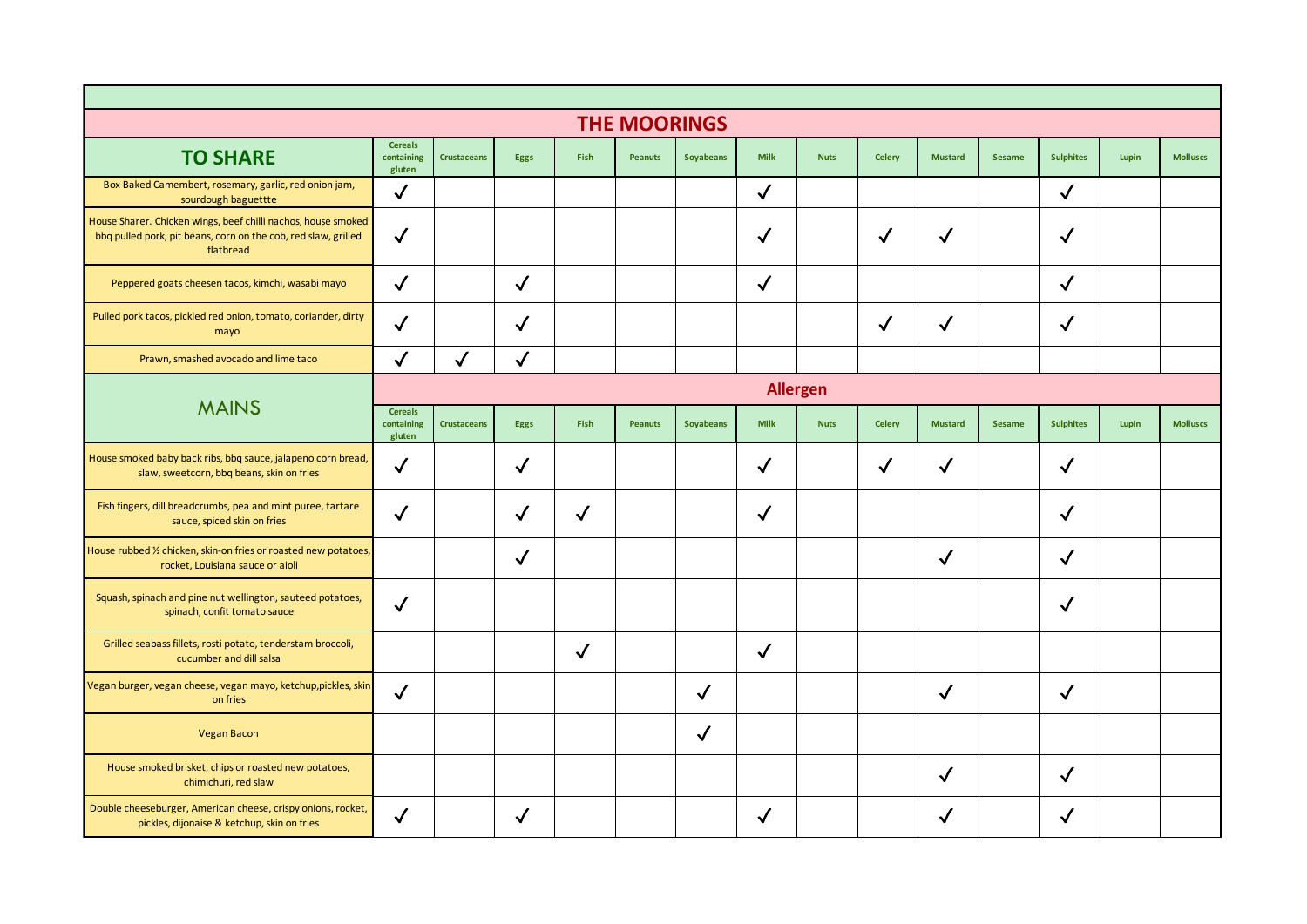| <b>THE MOORINGS</b>                                                                |  |  |  |  |  |  |     |  |  |  |  |  |  |  |
|------------------------------------------------------------------------------------|--|--|--|--|--|--|-----|--|--|--|--|--|--|--|
| Buttermilk chicken burger, American cheese, baby gem, cajun<br>mayo, skin on fries |  |  |  |  |  |  | . . |  |  |  |  |  |  |  |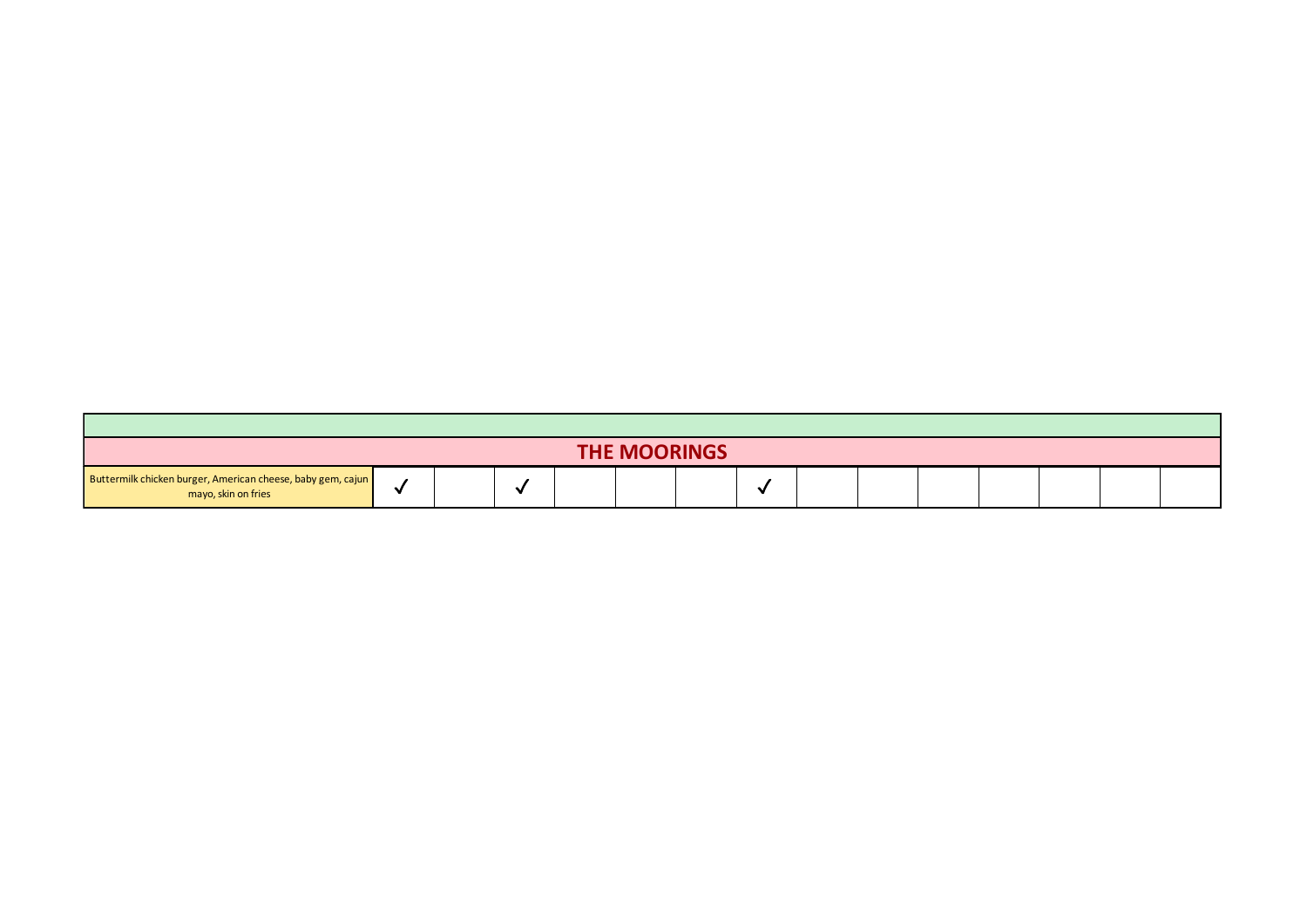|                                                                                                           |                                        |                    |              |              | <b>THE MOORINGS</b> |                  |                 |              |               |                |               |                  |              |                 |
|-----------------------------------------------------------------------------------------------------------|----------------------------------------|--------------------|--------------|--------------|---------------------|------------------|-----------------|--------------|---------------|----------------|---------------|------------------|--------------|-----------------|
| <b>SANDWICHES</b>                                                                                         |                                        |                    |              |              |                     |                  |                 |              |               |                |               |                  |              |                 |
|                                                                                                           |                                        |                    |              |              |                     |                  | <b>Allergen</b> |              |               |                |               |                  |              |                 |
| <b>SANDWICHES</b>                                                                                         | <b>Cereals</b><br>containing<br>gluten | <b>Crustaceans</b> | <b>Eggs</b>  | Fish         | <b>Peanuts</b>      | <b>Soyabeans</b> | <b>Milk</b>     | <b>Nuts</b>  | <b>Celery</b> | <b>Mustard</b> | <b>Sesame</b> | <b>Sulphites</b> | Lupin        | <b>Molluscs</b> |
| BBQ Pulled Pork Brioche, red slaw, rocket                                                                 | $\checkmark$                           |                    | $\checkmark$ |              |                     |                  | $\checkmark$    |              | $\checkmark$  | $\checkmark$   |               | $\checkmark$     |              |                 |
| Grilled cheese sandwich, sourdough toast, whole dill pickle                                               | $\checkmark$                           |                    |              |              |                     |                  | $\checkmark$    |              |               | $\checkmark$   |               | $\checkmark$     |              |                 |
| BLT, bacon, lettuce, tomato, cajun mayo                                                                   | $\checkmark$                           |                    | $\checkmark$ |              |                     |                  | $\checkmark$    |              |               |                |               |                  |              |                 |
| Prawn, avocado & mayo                                                                                     | $\checkmark$                           |                    | $\checkmark$ |              |                     |                  | $\checkmark$    |              |               |                |               |                  |              |                 |
| Fish and chip butty, dill breadcrumbed fish fingers, spiced chips,<br>gem lettuce, homemade tartare sauce | $\checkmark$                           |                    | $\checkmark$ | $\checkmark$ |                     |                  | $\checkmark$    |              |               | $\checkmark$   |               | $\checkmark$     |              |                 |
| <b>SIDES</b>                                                                                              |                                        |                    |              |              |                     |                  |                 |              |               |                |               |                  |              |                 |
|                                                                                                           | <b>Allergen</b>                        |                    |              |              |                     |                  |                 |              |               |                |               |                  |              |                 |
| <b>SIDES</b>                                                                                              | <b>Cereals</b><br>containing<br>gluten | <b>Crustaceans</b> | Eggs         | Fish         | <b>Peanuts</b>      | <b>Soyabeans</b> | <b>Milk</b>     | <b>Nuts</b>  | <b>Celery</b> | <b>Mustard</b> | <b>Sesame</b> | <b>Sulphites</b> | Lupin        | <b>Molluscs</b> |
| Skin-on fries                                                                                             |                                        |                    |              |              |                     |                  |                 |              |               |                |               |                  |              |                 |
| Sweet potato fries                                                                                        |                                        |                    |              |              |                     |                  |                 |              |               |                |               |                  |              |                 |
| Truffle & Parmesan chips                                                                                  |                                        |                    |              |              |                     |                  | $\checkmark$    |              |               |                |               |                  |              |                 |
| Mac & cheese                                                                                              | $\checkmark$                           |                    | $\checkmark$ |              |                     |                  | $\checkmark$    |              |               | $\checkmark$   |               |                  | $\checkmark$ |                 |
| Tender stem broccoli, hazelnuts, lemon oil                                                                |                                        |                    |              |              |                     |                  |                 | $\checkmark$ |               |                |               |                  |              |                 |
| Iceberg wedge, Caesar dressing, crispy onions                                                             |                                        |                    | $\checkmark$ |              |                     |                  |                 |              |               | $\checkmark$   |               | $\checkmark$     |              |                 |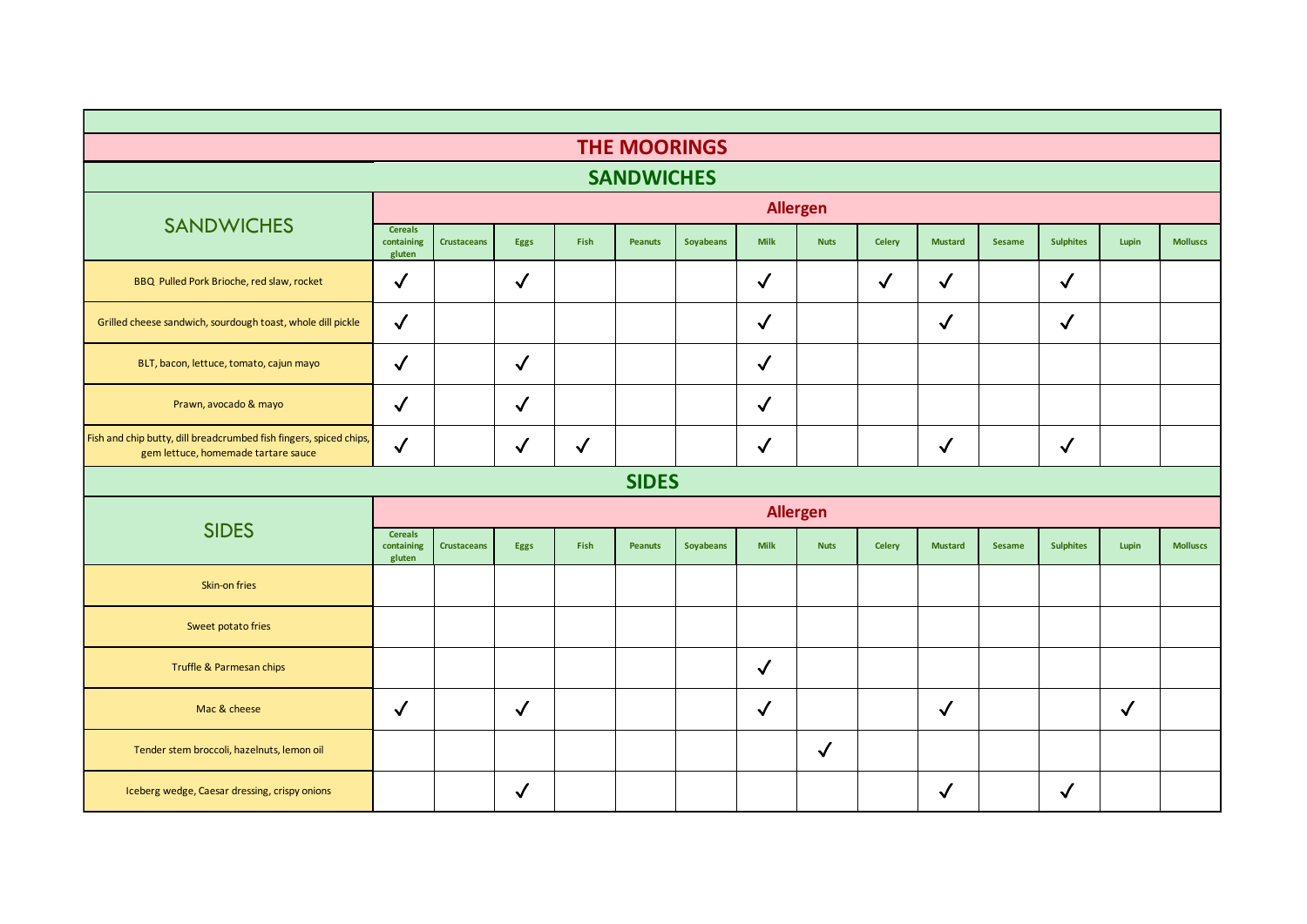| <b>THE MOORINGS</b>                                                |                                        |                    |              |      |                |                  |              |                 |               |                |               |                  |       |                 |
|--------------------------------------------------------------------|----------------------------------------|--------------------|--------------|------|----------------|------------------|--------------|-----------------|---------------|----------------|---------------|------------------|-------|-----------------|
| <b>STEAKS</b>                                                      |                                        |                    |              |      |                |                  |              |                 |               |                |               |                  |       |                 |
|                                                                    |                                        |                    |              |      |                |                  |              | <b>Allergen</b> |               |                |               |                  |       |                 |
| <b>STEAKS</b>                                                      | <b>Cereals</b><br>containing<br>gluten | <b>Crustaceans</b> | Eggs         | Fish | <b>Peanuts</b> | <b>Soyabeans</b> | <b>Milk</b>  | <b>Nuts</b>     | <b>Celery</b> | <b>Mustard</b> | <b>Sesame</b> | <b>Sulphites</b> | Lupin | <b>Molluscs</b> |
| Rump or Ribeye, Chips, roast tomato, watercress                    |                                        |                    |              |      |                |                  |              |                 |               |                |               |                  |       |                 |
| Chimmichirri                                                       |                                        |                    |              |      |                |                  |              |                 |               |                |               | $\checkmark$     |       |                 |
| Peppercorn sauce                                                   |                                        |                    |              |      |                |                  | $\sqrt{}$    |                 | $\sqrt{2}$    |                |               | $\checkmark$     |       |                 |
| <b>DESSERTS</b>                                                    |                                        |                    |              |      |                |                  |              |                 |               |                |               |                  |       |                 |
|                                                                    | <b>Allergen</b>                        |                    |              |      |                |                  |              |                 |               |                |               |                  |       |                 |
| <b>DESSERTS</b>                                                    | <b>Cereals</b><br>containing<br>gluten | <b>Crustaceans</b> | Eggs         | Fish | <b>Peanuts</b> | <b>Soyabeans</b> | <b>Milk</b>  | <b>Nuts</b>     | <b>Celery</b> | <b>Mustard</b> | <b>Sesame</b> | <b>Sulphites</b> | Lupin | <b>Molluscs</b> |
| Raspberry Ripple cheesecake pot, jammie dodgers                    | $\blacktriangledown$                   |                    |              |      |                |                  | $\checkmark$ |                 |               |                |               |                  |       |                 |
| Belgian Waffle, chocolate sauce, home churned vanilla ice<br>cream | $\checkmark$                           |                    | $\checkmark$ |      |                |                  | $\checkmark$ |                 |               |                |               |                  |       |                 |
| Special Moorings Sundae (please see special for allergens)         |                                        |                    |              |      |                |                  |              |                 |               |                |               |                  |       |                 |
| Chocolate brownie, cherry sorbet                                   | $\checkmark$                           |                    | $\checkmark$ |      |                |                  | $\checkmark$ |                 |               |                |               |                  |       |                 |
| Gluten free & Vegan Chocolate brownie, cherry sorbet               |                                        |                    |              |      |                | $\checkmark$     |              |                 |               |                |               |                  |       |                 |
| Sticky ginger pudding, toffee sauce, vanilla ice cream             | $\checkmark$                           |                    | $\checkmark$ |      |                |                  | $\checkmark$ |                 |               |                |               |                  |       |                 |
| Scoops of ice cream                                                |                                        |                    | $\checkmark$ |      |                |                  | $\checkmark$ |                 |               |                |               |                  |       |                 |